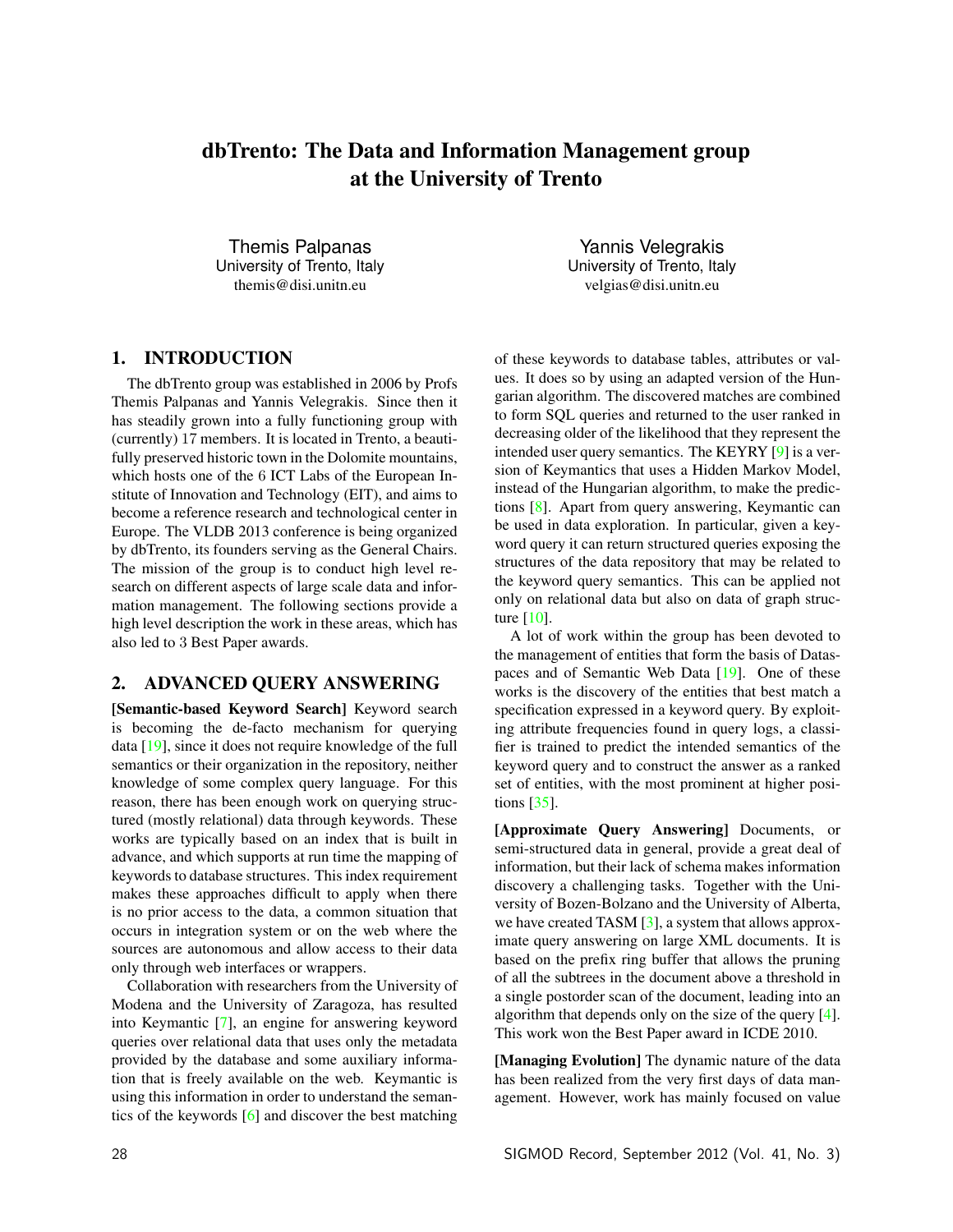updates, offering the ability to query the data at different points of time. These approaches did not support the representation of relationships between different structures that model the same real world object at different points in time, which in turn made hard the realization of the evolution phases through which the object has gone through. Furthermore, even if such a modeling is made, it is not guaranteed that it will match the evolution model on which a query is constructed. For instance, a database may contain different instances of Germany from different phases of its history, i.e., as an empire, as the pre-war country, as East and West, and as a unified country. If these are different entities, a query asking for leaders of Germany, where Germany refers to the general concept of the German nation, will not be possible to answer.

With this in mind, our members have developed a mechanism that allows the evolution information to be included explicitly or implicitly [47, 45, 46, 42] in the data, forming an evolution graph. Apart from modeling and querying evolution [44], the system allows the answering of queries formed with a different evolution granularity in mind than the one of the repository  $[15]$ . This is achieved by performing at runtime merges of structures representing different evolution phases of an object. Achieving the minimum required such merges, boils down to efficient discovery of Steiner Forests which we solve using dynamic programming [14].

#### 3. INFORMATION INTEGRATION

A long chapter in the dbTrento research agenda is related to Data and Information Integration from multiple disparate heterogeneous sources. Much of this work is based on entities as the basic data unit, driven by their recent popularity and expressiveness. Many of our developments were fundamental components in the OKKAM project that aims at the creation of an infrastructure for global identifiers for every web object [12, 5, 33, 27, 39] Our collaborations with colleagues from the Semantic Web community and our participation in many projects from that area has revealed numerous challenging data management issues, that were recently summarized in a related tutorial [24].

[Blocking Techniques] A basic task in every integration effort is Entity Resolution (ER), i.e., the ability to identify whether two pieces of information represent the same real world entity and then merge them into a single representation. This is inherently a quadratic task, requiring pair-wise comparisons among all objects in the collection. In order to scale ER to the volume of Web Data, blocking techniques are typically employed. However, most of the blocking techniques rely on schema information and are inapplicable to the

highly heterogeneous settings of Web Data.

In collaboration with the L3S Research Center, we have proposed a novel framework consisting of two orthogonal layers (the effectiveness and efficiency layers), and showed how all blocking methods for highly heterogeneous data spaces map to this framework [41]. In addition, we have proposed several new techniques for improving the performance of ER [40, 41], namely, redundancy elimination, attribute-agnostic blocking, attribute clustering blocking, comparison pruning, and comparison scheduling, which all together offer significant timeperformance improvements at a negligible cost on effectiveness. An interesting research direction would be to investigate the use of cloud computing and resource management technologies [28], in order to further improve the performance of the proposed techniques.

[On-the-Fly Entity Resolution] Traditional entity resolution approaches compute some similarity score between entities to decide whether they represent the same real world object. However, it is not clear what value of that score is high enough for such a decision, especially across different score computation methods. Furthermore, two representations may be seen as one in some cases and as independent in another, making the decision on the merging an application or query dependent.

With this is in mind, we have decided to take a radical approach and in collaboration with researchers from the L3S Research Center and the Technical University of Crete, we have developed LinkDB [26], a probabilistic linkage database system. We have thought that since it is hard to decide on whether a score is high enough to make a decision, we can postpone the decision until when needed. As such, we run entity linkage algorithms on our data but instead of doing any merging based on the results, we store the computed similarities in the repository alongside the data. At run time, when the user query is known, the system investigates what merges can be made and generate the answers the user query by evaluating it in a virtual database resulting from the merging of these entities  $[25]$ . An important feature of the system is that only the merges that affect the query results are taking place and not all the possible merges in the database. Another important feature is that the user may see results that are not in the database, but inferred from the stored data through onthe-fly merges.

[Schema and Data Mapping] A traditional topic of interest in the group is data mapping, i.e., the ability to associate data in one format with data in another. The work is rooted in our past participation in the development of Clio [20], a schema mapping tool from IBM Almaden. Clio was based on relational and semistructured data, but we have ported this experience into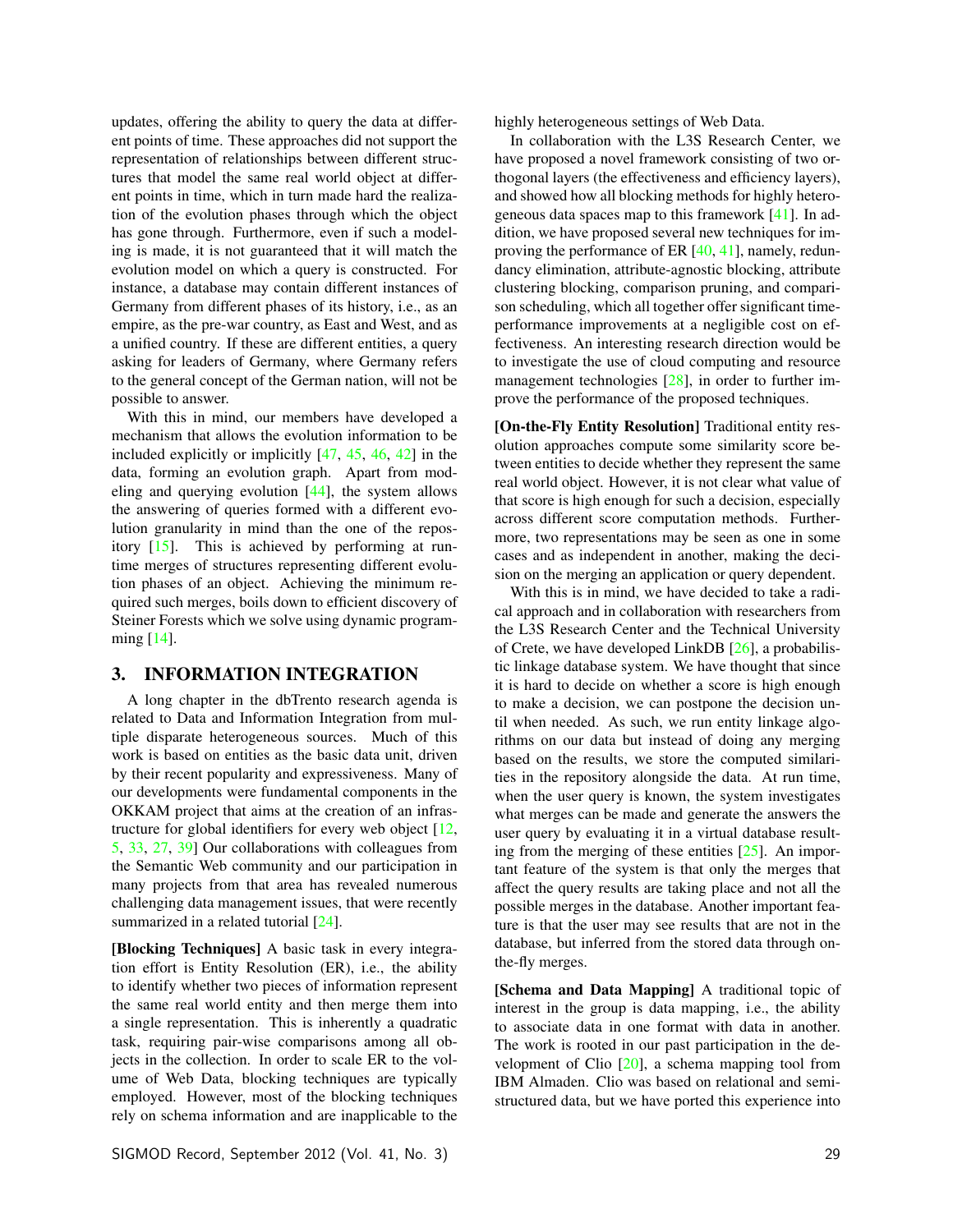the development of mappings between entity repositories and ontologies. These new applications were developed in Papyrus [29], an EU project aiming at the creation of availability of content of one discipline to a different discipline, allowing people from the first, e.g., historians, to query data from the other, e.g., news, even if the latter uses a different terminology, structure [13], or language [52].

[Benchmarking] Evaluation is a fundamental step of every scientific finding, since it allows comparison with similar products and leads to informative decisions. Unfortunately, for many relatively novel areas like schema mapping and entity management, there is no globally accepted evaluation methodology. Researchers or vendors use their own tests and metrics leading into a blurred environment among similar products, developments or findings. Our group has spent a significant amount of effort into studying the problem and developing complete, consistent and principled evaluation methodologies that were recently presented in a tutorial  $[11]$ . Among these works is STBenchmark [1], a benchmark co-developed with the University of California Santa-Cruz, for evaluating mapping systems. It consists of a collection of test cases that can be used to measure the capabilities and limitations of a mapping system in terms of expressiveness and flexibility. Furthermore, it can dynamically generate of test cases at different levels of complexity and size, allowing the evaluation of the mapping systems in terms of scale [2]. In the same spirit with STBenchmark we have developed EMBench<sup>1</sup>. It is based on the same principles but it is designed for evaluating entity matching systems and can be a useful complement to the test cases provided by the OAEI initiative.

[Updates] Integration Systems have traditionally been considered read-only, mainly due to the fact that the system had no control over the data stored in the individual sources. Nevertheless, many times the integration reveals information not original available by the individual sources, thus, it may require that updates be issued on the integrated data. These updates have to be propagated to the sources. In collaboration with the AT&T Research Labs have studied ways to implement this goal [30, 46] and overcoming the difficulties that the view update theory is posing on the aspect.

## 4. STRUCTURED DATA ANALYTICS

[Data Stream Processing] The availability and use of (various types of) sensor networks have generated a lot of research interest. A major part of this effort has concentrated on how to efficiently collect and analyze the

We have recently proposed a data-driven acquisition technique based on a linear model, DBP [43], that reduces the communication costs while mitigating the problems of noise and outliers. Relative to previous approaches, it can be much more efficiently implemented on resource-scarce nodes, and provides accuracy guarantees on the reported sensor measurements. Our work has shown that in the case of wireless sensor network deployments, further advances of the data management techniques would have little practical impact on the system lifetime [43]. Instead, improvements are more likely to come from radical changes at the routing and MAC layers, where new, data-aware protocols need to be designed. This work won the Mark Weiser Best Paper award in PerCom 2012.

The sheer number and size of the data we need to manipulate in many of the real-world applications dictates in several cases the need for a more compact representation than the raw data. We have developed novel, *amnesic* data approximation techniques that represent the most recent data with low error, and are more forgiving of error in older data, for arbitrary user-specified amnesic functions [38]. These techniques are incrementally maintainable, and are applicable to both landmark and sliding windows.

Several of the applications that consume streaming data, possibly from multiple sources, have high processing requirements over a significant portion of these data. We have developed a framework targeted to such applications, which aims to approximate in an online fashion multi-dimensional data series distributions [50]. This framework is adaptive, requires no a priori knowledge about the distributions of the sensed values, and it operates in a distributed fashion. We have demonstrated the applicability of the above framework in addressing two diverse and demanding problems, namely, identification and tracking of homogeneous regions [49], and outlier detection [50].

In a similar setting of multiple data stream processing in a network of nodes, we have proposed a technique for processing continuous queries that optimizes for the *profiled input throughput* that is focused on matching the expected behavior of the input streams [48]. We have also separately considered the problem of streaming sub-space clustering for high-dimensional spaces [36].

The efficient detection of frequent items in data streams is another interesting problem with many applications across domains. In this context, we have

<sup>1</sup> http://db.disi.unitn.eu/pages/EMBench/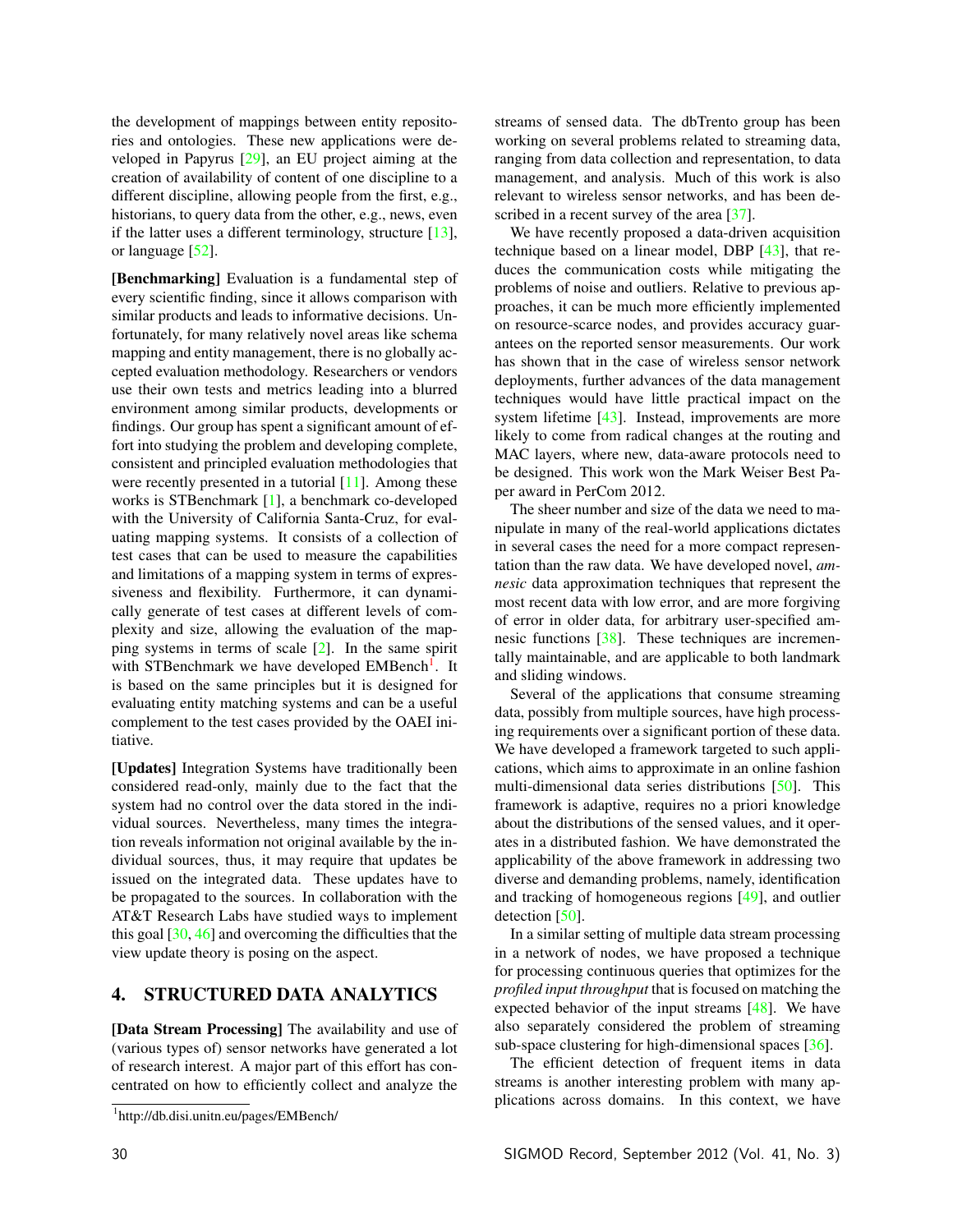performed a comprehensive comparative analysis of the available solutions, leading to several insights [31], and we have proposed a solution to the problem of finding recent frequent items in *ad hoc* windows in the past [51].

[Learning in Data Streams] Data streams can also carry information (e.g., user preferences) useful for learning algorithms. In this context, we have proposed a novel approach that can combine the content (descriptive aspect) and the type (directly quantifiable, or binary aspects) of the information instances, and studied the learning curves of the algorithms under different random information shifts [21]. This work won the Best Paper award in ADAPTIVE 2009.

Building on this work, we subsequently proposed an analytic model that describes the effect of the memory window size on the average prediction performance of a learning system, regardless of its underlying algorithm [22, 23]. We have additionally identified simple criteria, some of which are tied to specific data characteristics, that can be used by our framework in order to compare the behavior of learning algorithms in the presence of varying levels of noise [34].

[Data Series] There is an increasingly pressing need, by several applications in diverse domains (ranging from astronomy and biology, to electrical grids and manufacturing), for developing techniques able to index and mine very large collections of data series, in the order of hundreds of millions to billions. Evidently, this requirement calls for novel approaches and techniques for management and processing data series.

In this line of work, we have developed iSAX 2.0, a data structure designed for indexing and mining truly massive collections of data series [16], in collaboration with the University of California at Riverside. We showed that the main bottleneck in mining such massive datasets is the time taken to build the index, and we thus introduced the first bulk loading mechanism specifically tailored to a data series index, and reported the first published experiments to index one billion data series. Even though these results are promising for the practitioners, we observe that the analysis step cannot start before the lengthy indexing step ends. Removing this restriction is an interesting research direction.

In this area, we have also proposed fast and scalable techniques for pattern identification in data series streams [32]. The observation that in several cases the values in the data series are uncertain, has guided us to investigate this parameter of the problem. This value uncertainty may be due to the inherent imprecision of sensor observations, data aggregations, privacy-preserving transforms, or error-prone mining algorithms. Our study suggests that a fruitful research direction is to develop models for processing uncertain data series that take into

account the temporal correlations in the data  $[18]$ , which has not been considered so far.

# 5. ANALYTICS ON NON-STRUCTURED DATA

[Subjectivity Analysis] In the past years we have witnessed Sentiment Analysis and Opinion Mining becoming increasingly popular topics in Information Retrieval and Web data analysis, allowing us to capture sentiments and opinions, expressed in online user-generated content, at a large scale. Tracking how opinions or discussions evolve over time can help us identify interesting trends and patterns, and better understand the ways that information is propagated. The dbTrento group has been involved in research work relevant to the areas of Sentiment Analysis and Opinion Mining, and has spearheaded the work on Contradiction Analysis, which has also led to collaborations with HP Labs, the Qatar Computing Research Institute, and the Al Jazeera news broadcasting network. We have recently presented a comprehensive survey on the research problems in the above areas  $[56]$ .

Our main focus has been the problem of finding sentiment-based contradictions at a large scale [57]. We defined two types of contradictions, depending on the distributions of opposite sentiments over time, namely, synchronous and asynchronous (sentiment-shift) contradictions, and introduced a novel measure of contradiction that accounts for the variability within and across data collections. We also proposed a scalable method for identifying both types of contradictions at different time scales that employs sentiment values on a continuous scale. An interesting direction of research is to characterize (e.g., in terms of demographics) and explain (e.g., in terms of news events) the identified contradictions, as well as generalize the proposed model to arbitrary opinion data (i.e., not just numeric sentiments) [55].

[Facet Discovery] Advances in social-media and usergenerated content technologies have resulted in collecting extremely large volumes of user-annotated media; for instance photos (flickr), urls (del.icio.us), and others. All these platforms provide users with the capability of generating content and assigning *ad hoc* tags to this content. Motivated by applications in the domain of collaborative tagging, we have introduced the problem of diverse dimension decomposition, which can be used for facet discovery, where a dimension is a set of mutually exclusive tag-sets. The information theoretic mining framework we have proposed together with Yahoo! Research can be interpreted as a dimensionalityreducing transformation from the space of all tags to the space of orthogonal dimensions [53, 54].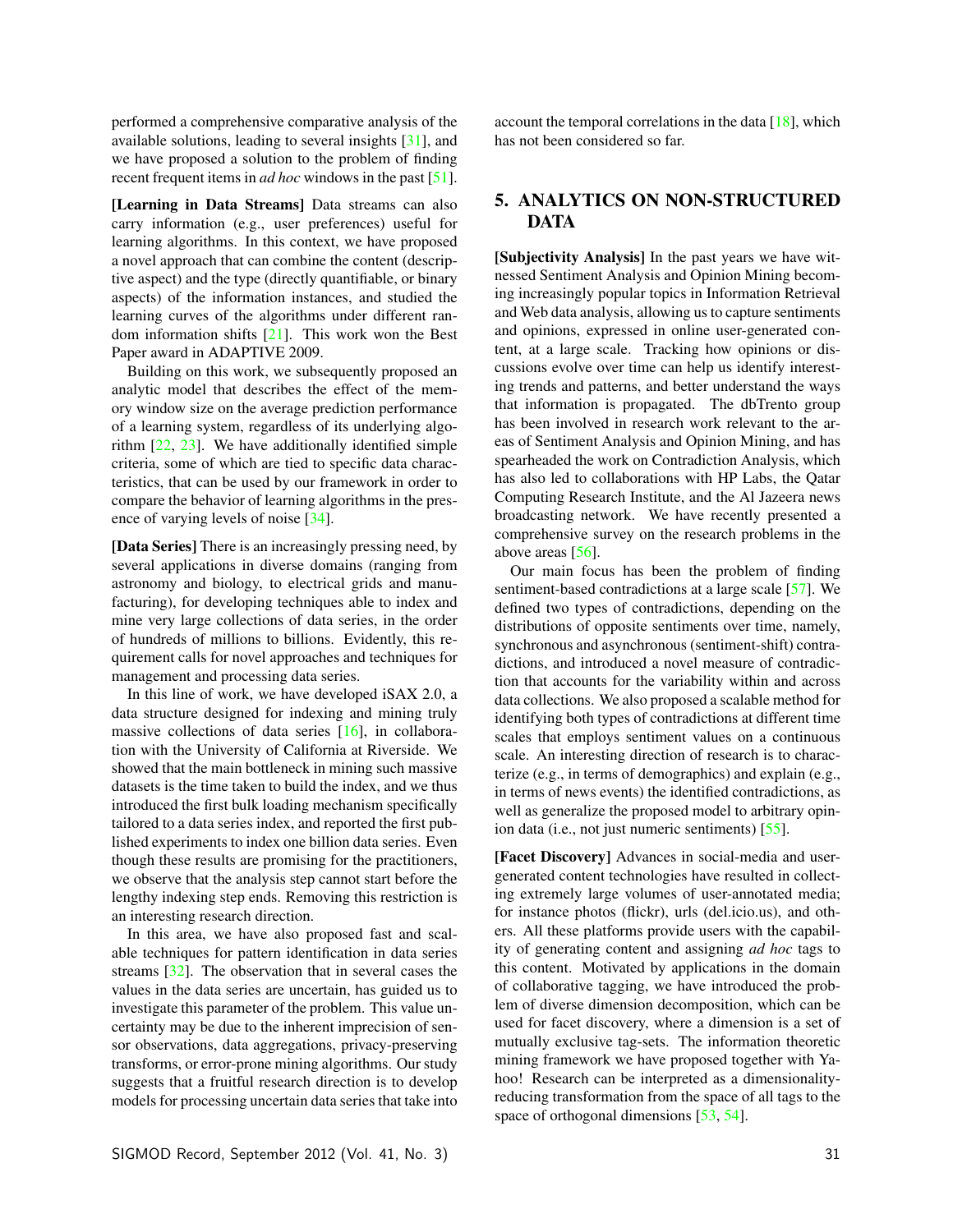#### 6. FUTURE DIRECTIONS

The group continues the work on data and information management and analysis, with an emphasis on the problems arising from the scale of the data, their non-structured, heterogeneous and uncertain nature, and from specific application requirements, such as privacy guarantees on public administration data, or particular analysis tasks on scientific data. More specifically, the main research directions of the group are the following.

[Smart Cities] The availability of data and information on several different aspects of everyday life in digital format allows us to form a clear picture about the workings of a city, or a community in general. This can help us design tools for better managing fundamental principles relevant to citizens (such as privacy  $[17]$ ) in new unexplored contexts, e.g., Big Open Data, and applications, e.g., Data Journalism. They will also enable us to react, follow on, predict, and influence various societal situations. In collaboration with the public administration and relevant industries, we will investigate novel techniques and methodologies that can help us achieve the above goals, even in new fields, like e-crime.

[User-Generated Content] Complementary to the previous direction is that of analyzing user-generated content. Given the wealth of such data on the web, we aim to develop a subjectivity analysis toolset that will take into account social structures and events information, and will offer intuitive analytics functionalities for understanding, explaining, and predicting trends and behaviors on the social web. Furthermore, the toolset will be predicting goals, user intentions and will be building dynamic user profiles from user generated content and user actions. Finally, it will be able to evaluate the quality of the provided information using the history of the users and the reactions of the crowds.

[Scientific Data] Through the ongoing collaboration with scientists, e.g., biologists and neuroscientists, who need to analyze large collections of data, usually on commodity hardware, we are aiming at providing them with tools that can efficiently perform complex analytics that take into account the special nature of their data and their intended tasks.

#### Acknowledgments

We thank all our postdoc, PhD and MSc students for their dedication and hard work: S. Bykau, A. Camerra, A. Chiasera, A. Cordioli, M. Dallachiesa, V. Falletta, G. Giannakopoulos, E. Iori, M. Lissandrini, A. Marascu, K. Mirylenka, D. Mottin, B. Nushi, D. Papadopoulou, M. Zerega, F. Rizzolo, C. Tsinaraki, M. Tsytsarau, and K. Zoumpatianos. We would also like to acknowledge the

contributions of our internal and external collaborators, who made this research possible.

#### **References**

- [1] B. Alexe, W. C. Tan, and Y. Velegrakis. Comparing and evaluating mapping systems with STBenchmark. *PVLDB*, 1(2), 2008.
- [2] B. Alexe, W. C. Tan, and Y. Velegrakis. STBenchmark: towards a benchmark for mapping systems. *PVLDB*, 1(1), 2008.
- [3] N. Augsten, D. Barbosa, M. H. Böhlen, and T. Palpanas. Tasm: Top-k approximate subtree matching. In *ICDE*, 2010.
- [4] N. Augsten, D. Barbosa, M. H. Böhlen, and T. Palpanas. Efficient top-k approximate subtree matching in small memory. *TKDE*, 23(8), 2011.
- [5] B. Bazzanella, T. Palpanas, and H. Stoermer. Towards a general entity representation model. In *IRI*, 2009.
- [6] S. Bergamaschi, E. Domnori, F. Guerra, R. Trillo Lado, and Y. Velegrakis. Keyword Search over Relational Databases: A Metadata Approach. In *SIGMOD*, 2011.
- [7] S. Bergamaschi, E. Domnori, F. Guerra, M. Orsini, R. T. Lado, and Y. Velegrakis. Keymantic: Semantic Keyword based Searching in Data Integration Systems. *PVLDB*, 3(2), 2010.
- [8] S. Bergamaschi, F. Guerra, S. Rota, and Y. Velegrakis. A Hidden Markov Model Approach to Keyword-based Search over Relational Databases. In *ER*, 2011.
- [9] S. Bergamaschi, F. Guerra, S. Rota, and Y. Velegrakis. KEYRY: a Keyword-based Search Engine over Relational Databases based on a Hidden Markov Model. In *ER*, 2011.
- [10] S. Bergamaschi, F. Guerra, S. Rota, and Y. Velegrakis. Understanding Linked Open Data through Keyword Searching: the KEYRY approach. In *LWDM*, 2011.
- [11] A. Bonifati and Y. Velegrakis. Schema Matching and Mapping: From Usage to Evaluation. In *EDBT*, 2011.
- [12] P. Bouquet, T. Palpanas, H. Stoermer, and M. Vignolo. A conceptual model for a web-scale entity name system. In *ASWC*, 2009.
- [13] S. Bykau, N. Kiyavitskaya, C. Tsinaraki, and Y. Velegrakis. Bridging the Gap Between Heterogeneous and Semantically Diverse Content of Different Disciplines. In *FLEXDBIST*, 2010.
- [14] S. Bykau, J. Mylopoulos, F. Rizzolo, and Y. Velegrakis. Supporting Queries Spanning Across Phases of Evolving Artifacts using Steiner Forests. In *CIKM*, 2011.
- [15] S. Bykau, J. Mylopoulos, F. Rizzolo, and Y. Velegrakis. On Modeling and Querying Concept Evolution. *Journal on Data Semantics*, 1, 2012.
- [16] A. Camerra, T. Palpanas, J. Shieh, and E. J. Keogh. isax 2.0: Indexing and mining one billion time series. In *ICDM*, 2010.
- [17] A. Chiasera, F. Casati, F. Daniel, and Y. Velegrakis. Engineering Privacy Requirements in Business Intelligence Applications. In *SDM*, 2008.
- [18] M. Dallachiesa, B. Nushi, K. Mirylenka, and T. Palpanas. Uncertain time-series similarity: Return to the basics. *PVLDB*, 5(11), 2012.
- [19] R. De Virgilio, F. Guerra, and Y. Velegrakis. *Semantic Search over the Web*. Springer, 2012.
- [20] R. Fagin, L. M. Haas, M. A. Hernández, R. J. Miller, L. Popa, and Y. Velegrakis. Clio: Schema mapping creation and data exchange. In A. Borgida, V. K. Chaudhri,

32 SIGMOD Record, September 2012 (Vol. 41, No. 3)